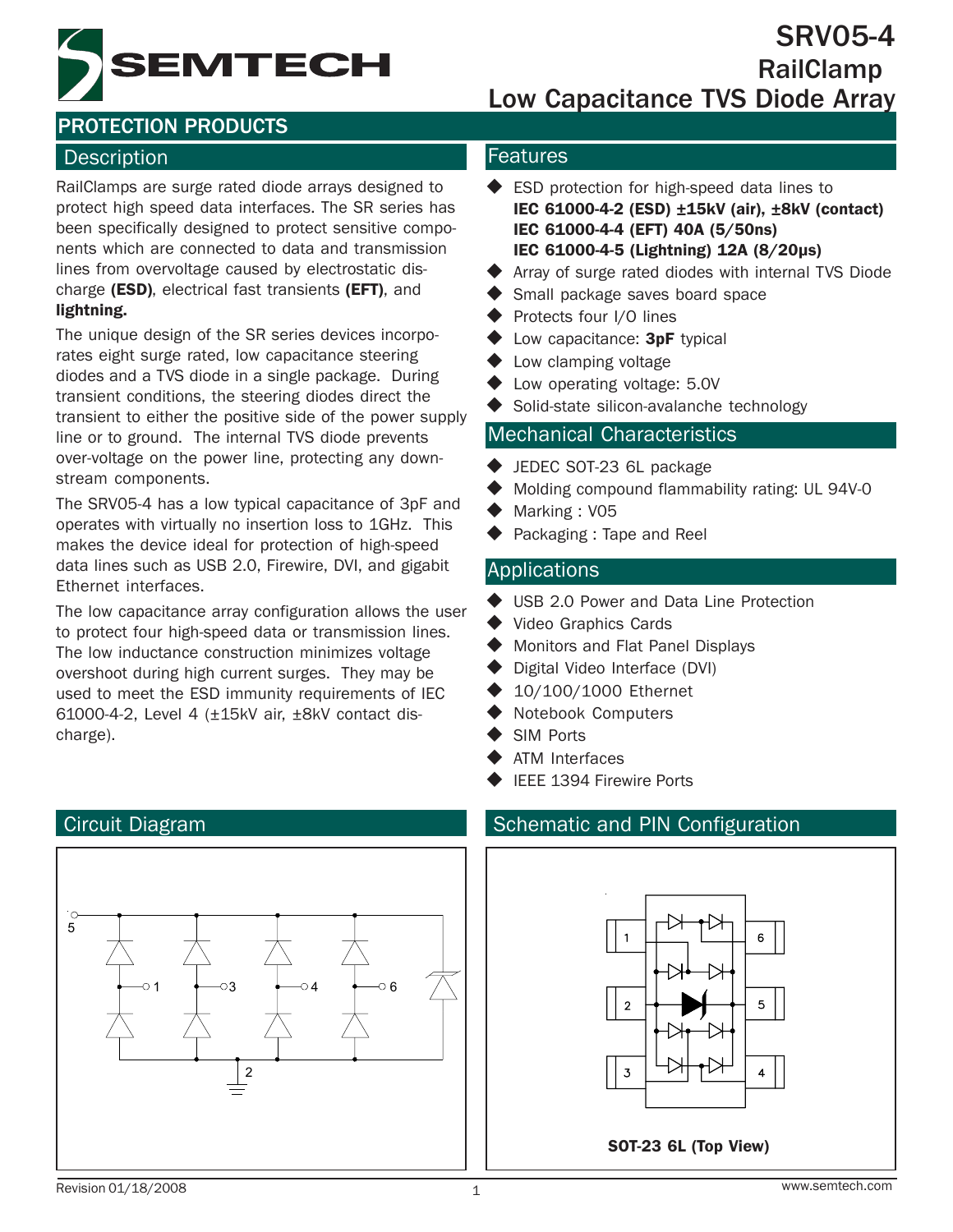

#### Absolute Maximum Rating

| <b>Rating</b>                                                  | <b>Symbol</b>               | <b>Value</b>    | <b>Units</b> |
|----------------------------------------------------------------|-----------------------------|-----------------|--------------|
| Peak Pulse Power ( $tp = 8/20\mu s$ )                          | $P_{\rm pk}$                | 300             | Watts        |
| Peak Pulse Current ( $tp = 8/20\mu s$ )                        | $P_{PP}$                    | 12              | A            |
| ESD per IEC 61000-4-2 (Air)<br>ESD per IEC 61000-4-2 (Contact) | $V_{ESD}$                   | 15<br>8         | kV           |
| Lead Soldering Temperature                                     |                             | 260 (10 sec.)   | °C           |
| Operating Temperature                                          |                             | $-55$ to $+125$ | °C           |
| Storage Temperature                                            | $\mathsf{T}_{\mathsf{STG}}$ | $-55$ to $+150$ | °C           |

## Electrical Characteristics

| <b>SRV05-4</b>                    |                           |                                                               |                |                |                |              |  |  |
|-----------------------------------|---------------------------|---------------------------------------------------------------|----------------|----------------|----------------|--------------|--|--|
| <b>Symbol</b><br><b>Parameter</b> |                           | <b>Conditions</b>                                             | <b>Minimum</b> | <b>Typical</b> | <b>Maximum</b> | <b>Units</b> |  |  |
| Reverse Stand-Off Voltage         | $V_{RWM}$                 | Pin 5 to 2                                                    |                |                | 5              | $\vee$       |  |  |
| Reverse Breakdown Voltage         | $V_{BR}$                  | $I_t = 1$ mA<br>Pin 5 to 2                                    | 6              |                |                | V            |  |  |
| Reverse Leakage Current           | $\mathsf{I}_{\mathsf{R}}$ | $V_{\text{\tiny{RWM}}}$ = 5V, T=25 $^{\circ}$ C<br>Pin 5 to 2 |                |                | 5              | μA           |  |  |
| Forward Voltage                   | $V_F$                     | $I_t = 15mA$                                                  |                |                | 1.2            | V            |  |  |
| <b>Clamping Voltage</b>           | $V_c$                     | $I_{\text{pp}} = 1$ A, tp = 8/20µs<br>Any I/O pin to Ground   |                |                | 12.5           | $\vee$       |  |  |
| <b>Clamping Voltage</b>           | $\mathsf{V}_{\rm c}$      | $I_{\text{pp}}$ = 5A, tp = 8/20µs<br>Any I/O pin to Ground    |                |                | 17.5           | V            |  |  |
| Junction Capacitance              | $C_i$                     | $VR = 0V$ , f = 1MHz<br>Any I/O pin to Ground                 |                | 3              | 5              | pF           |  |  |
|                                   |                           | $V_R$ = OV, f = 1MHz<br>Between I/O pins                      |                | 1.5            |                | pF           |  |  |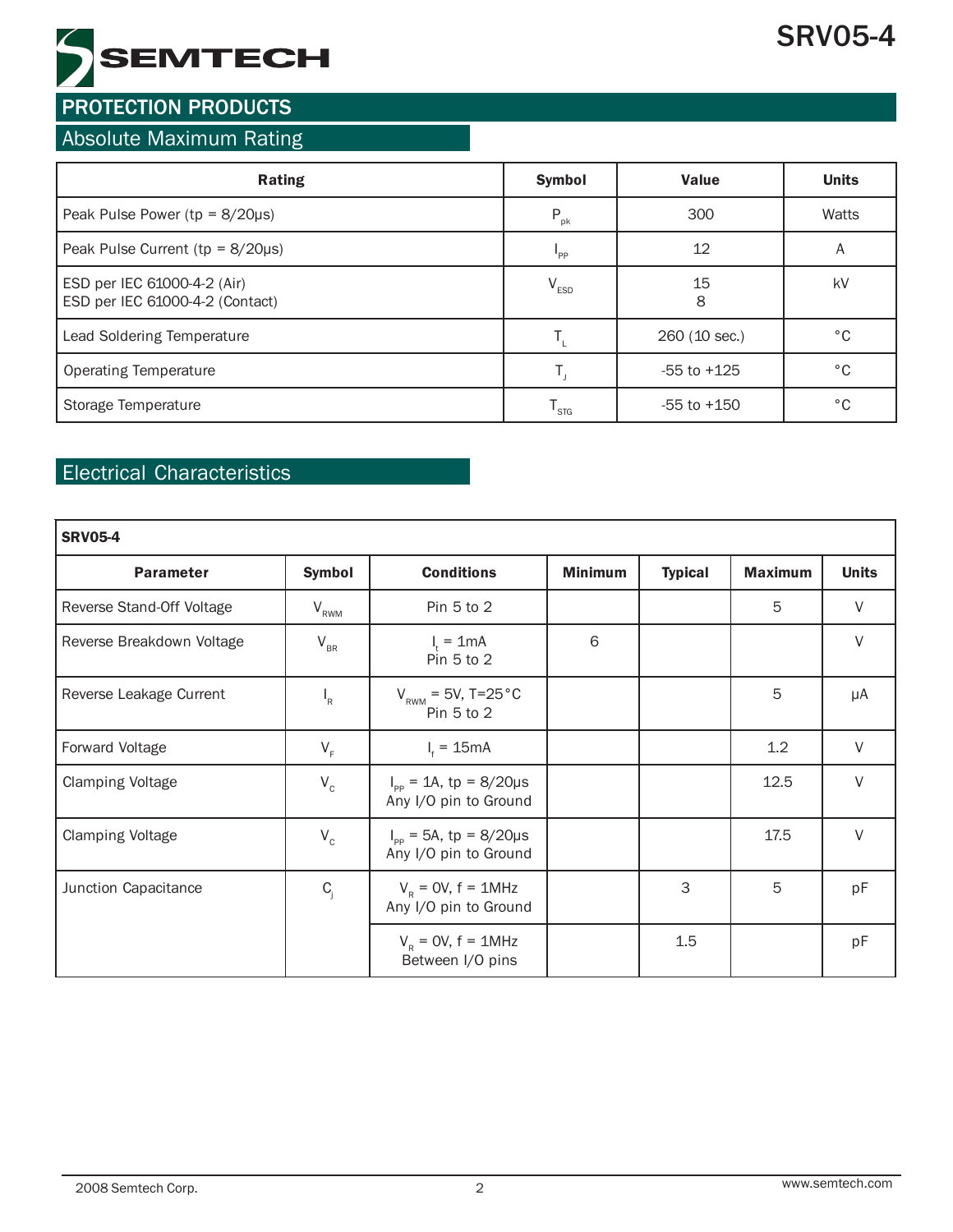# SRV05-4



# PROTECTION PRODUCTS

#### Typical Characteristics













Pulse Waveform Clamping Voltage vs. Peak Pulse Current



Forward Voltage vs. Forward Current Normalized Capacitance vs. Reverse Voltage

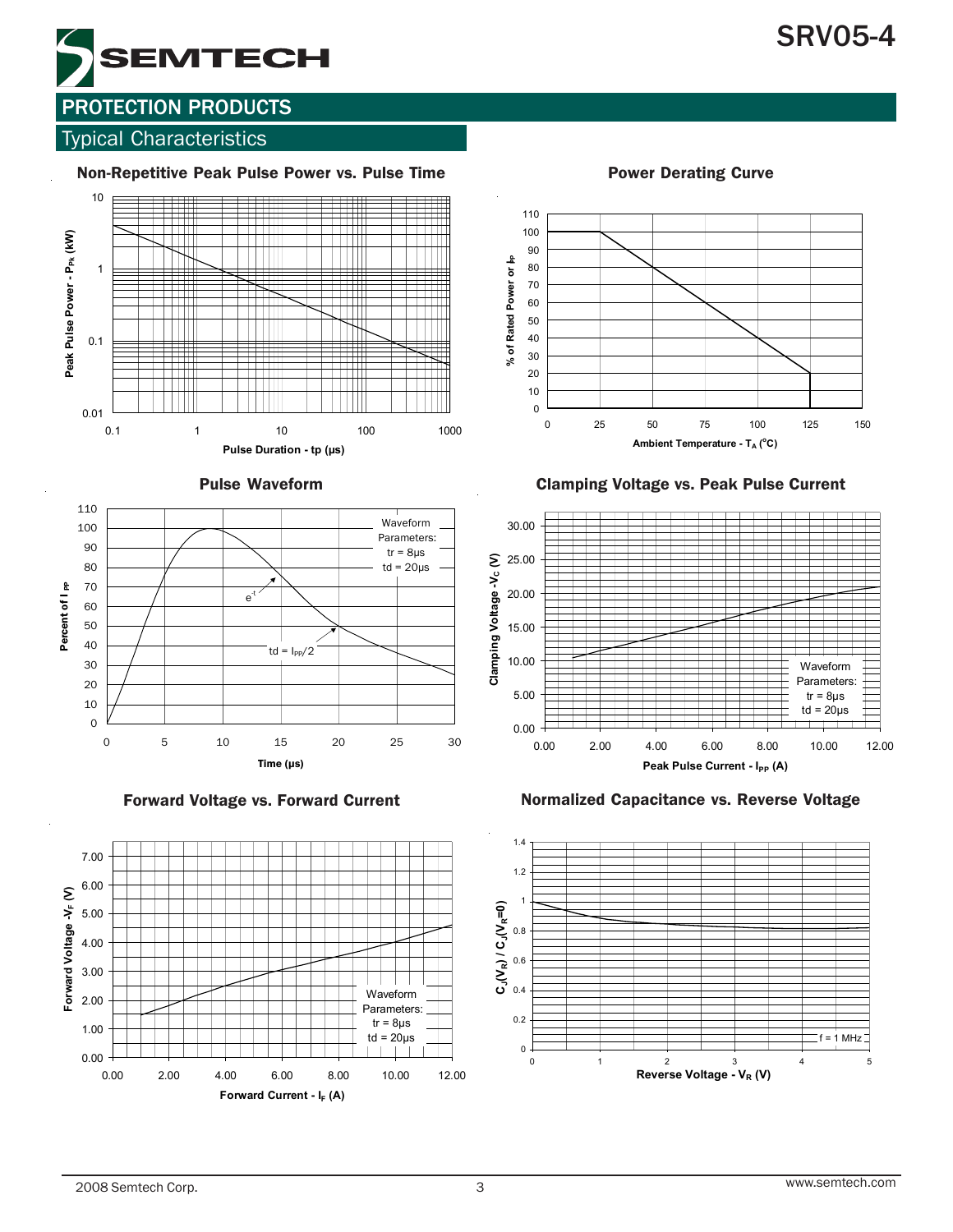



# Applications Information





#### 2008 Semtech Corp. 4 www.semtech.com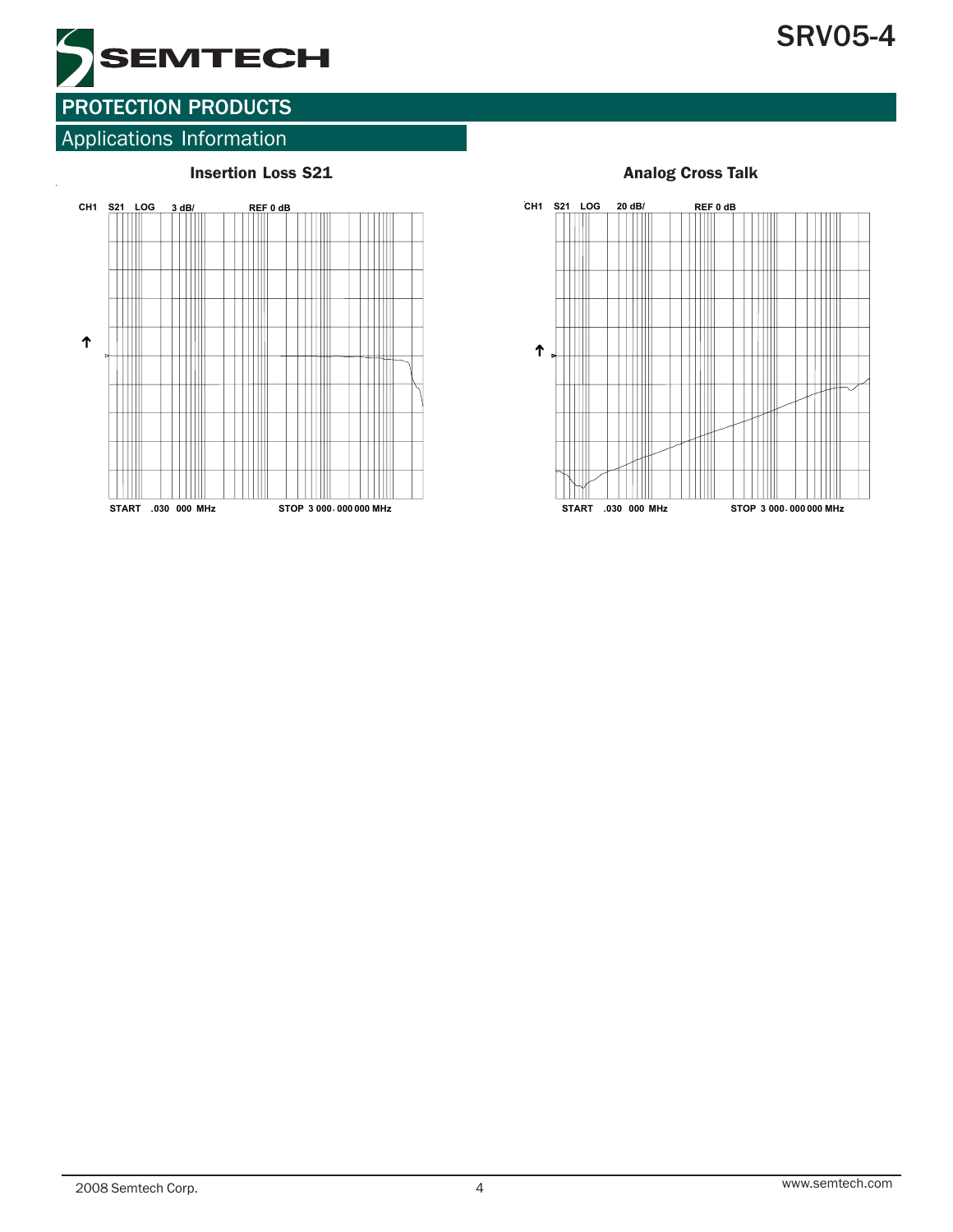

### Applications Information

#### Device Connection Options for Protection of Four High-Speed Data Lines

The SRV05-4 TVS is designed to protect four data lines from transient over-voltages by clamping them to a fixed reference. When the voltage on the protected line exceeds the reference voltage (plus diode  $\mathsf{V}_{_{\mathsf{F}}})$  the steering diodes are forward biased, conducting the transient current away from the sensitive circuitry. Data lines are connected at pins 1, 3, 4 and 6. The negative reference (REF1) is connected at pin 2. This pin should be connected directly to a ground plane on the board for best results. The path length is kept as short as possible to minimize parasitic inductance. The positive reference (REF2) is connected at pin 5. The options for connecting the positive reference are as follows:

- 1. To protect data lines and the power line, connect pin 5 directly to the positive supply rail  $(V_{cc})$ . In this configuration the data lines are referenced to the supply voltage. The internal TVS diode prevents over-voltage on the supply rail.
- 2. The SRV05-4 can be isolated from the power supply by adding a series resistor between pin 5 and  $V_{\text{cc}}$ . A value of 100k $\Omega$  is recommended. The internal TVS and steering diodes remain biased, providing the advantage of lower capacitance.
- 3. In applications where no positive supply reference is available, or complete supply isolation is desired, the internal TVS may be used as the reference. In this case, pin 5 is not connected. The steering diodes will begin to conduct when the voltage on the protected line exceeds the working voltage of the TVS (plus one diode drop).

#### ESD Protection With RailClamps

RailClamps are optimized for ESD protection using the rail-to-rail topology. Along with good board layout, these devices virtually eliminate the disadvantages of using discrete components to implement this topology. Consider the situation shown in Figure 1 where discrete diodes or diode arrays are configured for rail-torail protection on a high speed line. During positive duration ESD events, the top diode will be forward biased when the voltage on the protected line exceeds

#### Data Line and Power Supply Protection Using Vcc as reference



#### Data Line Protection with Bias and Power Supply Isolation Resistor



#### Data Line Protection Using Internal TVS Diode as Reference

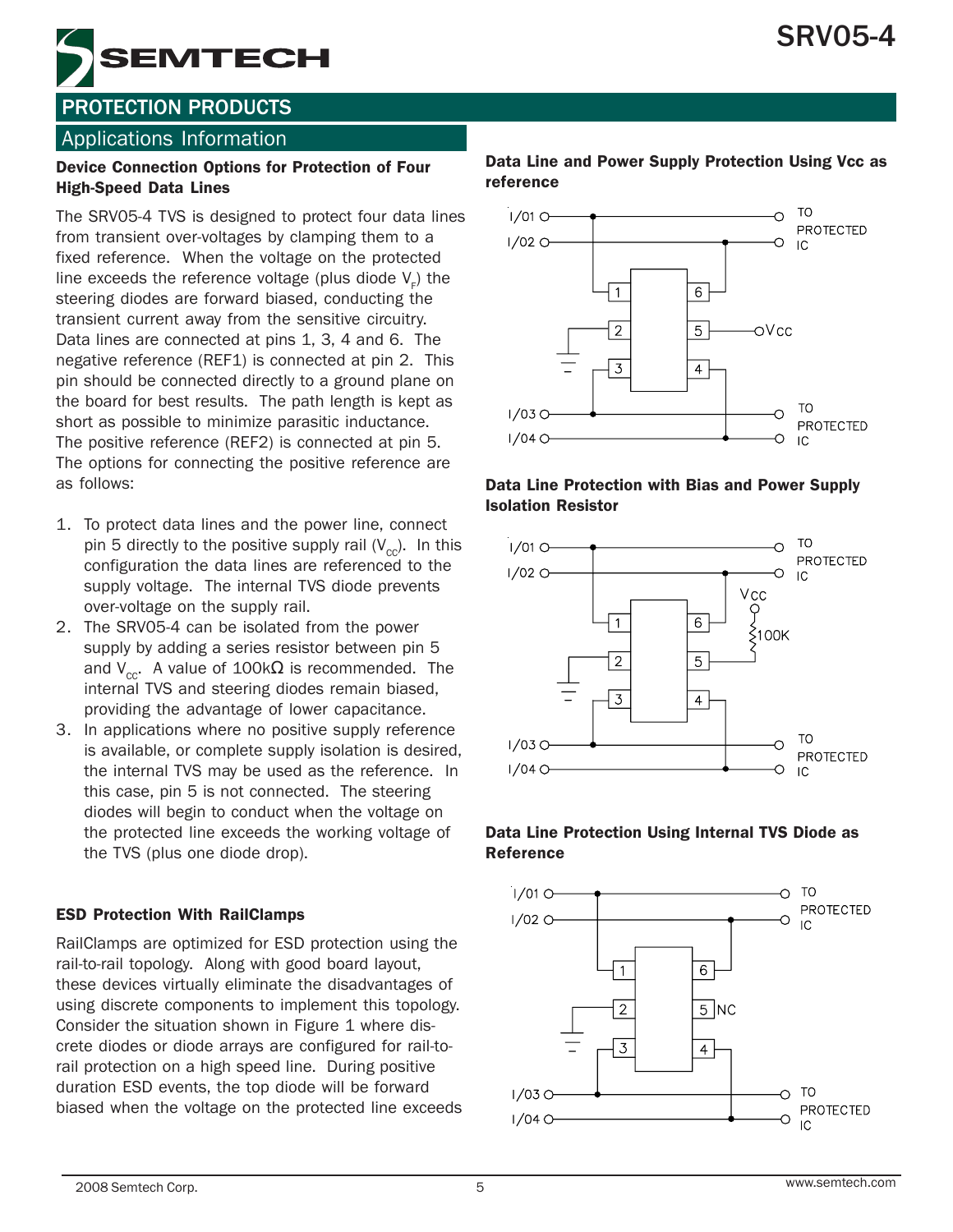

# Applications Information *(continued)*

the reference voltage plus the  $\mathsf{V}_{_{\mathsf{F}}}$  drop of the diode. For negative events, the bottom diode will be biased when the voltage exceeds the  $\mathsf{V}_{_{\mathsf{F}}}$  of the diode.  $\,$  At first approximation, the clamping voltage due to the characteristics of the protection diodes is given by:

$$
V_c = V_{cc} + V_F
$$
 (for positive duration pulses)  
 
$$
V_c = -V_F
$$
 (for negative duration pulses)

However, for fast rise time transient events, the effects of parasitic inductance must also be considered as shown in Figure 2. Therefore, the actual clamping voltage seen by the protected circuit will be:

 $V_c = V_{cc} + V_F + L_p \text{ di}_{ESD}/\text{dt}$  (for positive duration pulses)  $V_c = -V_F - L_G \, di_{ESD}/dt$  (for negative duration pulses)

ESD current reaches a peak amplitude of 30A in 1ns for a level 4 ESD contact discharge per IEC 61000-4-2. Therefore, the voltage overshoot due to 1nH of series inductance is:

$$
V = L_p \text{ di}_{ESD}/dt = 1X10^{\circ} (30 / 1X10^{\circ}) = 30V
$$

Example:

Consider a V<sub>cc</sub> = 5V, a typical V<sub>F</sub> of 30V (at 30A) for the steering diode and a series trace inductance of 10nH. The clamping voltage seen by the protected IC for a positive 8kV (30A) ESD pulse will be:

 $V_c = 5V + 30V + (10nH X 30V/nH) = 335V$ 

This does not take into account that the ESD current is directed into the supply rail, potentially damaging any components that are attached to that rail. Also note that it is not uncommon for the  $\mathsf{V}_\mathsf{F}$  of discrete diodes to exceed the damage threshold of the protected IC. This is due to the relatively small junction area of typical discrete components. It is also possible that the power dissipation capability of the discrete diode will be exceeded, thus destroying the device.

The RailClamp is designed to overcome the inherent disadvantages of using discrete signal diodes for ESD suppression. The RailClamp's integrated TVS diode



#### Figure 1 - "Rail-To-Rail" Protection Topology (First Approximation) (First Approximation)



#### Figure 2 - The Effects of Parasitic Inductance When Using Discrete Components to Implement Rail-To-Rail Protection



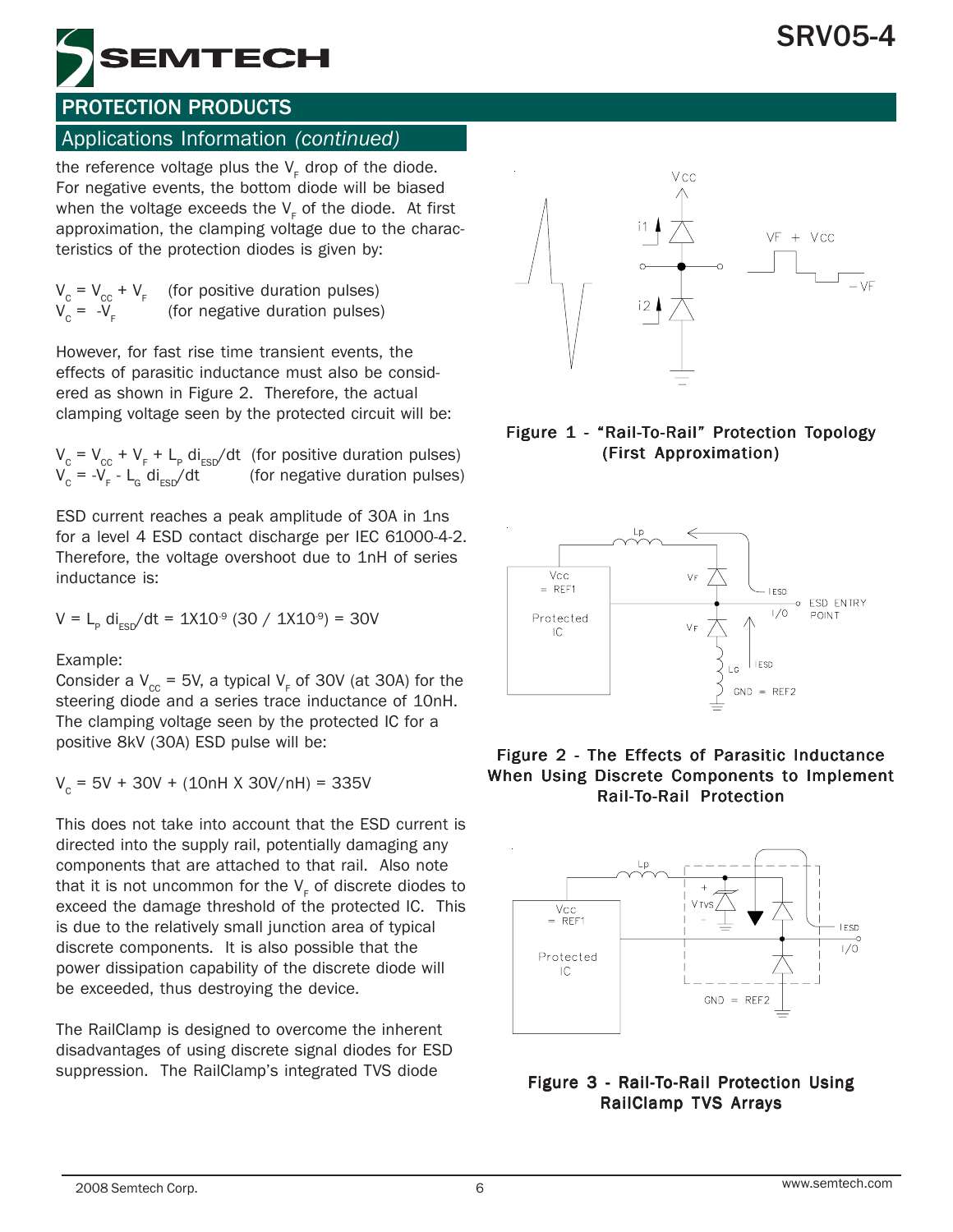



#### Applications Information *(continued)*

helps to mitigate the effects of parasitic inductance in the power supply connection. During an ESD event, the current will be directed through the integrated TVS diode to ground. The maximum voltage seen by the protected IC due to this path will be the clamping voltage of the device.

#### Video Interface Protection

Video interfaces are susceptible to transient voltages resulting from electrostatic discharge (ESD) and "hot plugging" cables. If left unprotected, the video interface IC may be damaged or even destroyed. Protecting a high-speed video port presents some unique challenges. First, any added protection device must have extremely low capacitance and low leakage current so that the integrity of the video signal is not compromised. Second, the protection component must be able to absorb high voltage transients without damage or degradation. As a minimum, the device should be rated to handle ESD voltages per IEC 61000-4-2, level 4 (±15kV air, ±8kV contact). The clamping voltage of the device (when conducting high current ESD pulses) must be sufficiently low enough to protect the sensitive CMOS IC. If the clamping voltage is too high, the "protected" device may latch-up or be destroyed. Finally, the device must take up a relatively small amount of board space, particularly in portable applications such as notebooks and handhelds. The SRV05-4 is designed to meet or exceed all of the above criteria. A typical video interface protection circuit is shown in Figure 4. All exposed lines are protected including R, G, B, H-Sync, V-Sync , and the ID lines for plug and play monitors.

#### Universal Serial Bus ESD Protection

The SRV05-4 may also be used to protect the USB ports on monitors, computers, peripherals or portable systems. Each device will protect up to two USB ports (Figure 5). When the voltage on the data lines exceed the bus voltage (plus one diode drop), the internal rectifiers are forward biased conducting the transient current away from the protected controller chip. The TVS diode directs the surge to ground. The TVS diode also acts to suppress ESD strikes directly on the voltage bus. Thus, both power and data pins are protected with a single device.



Figure 4 - Video Interface Protection



Figure 5 - Dual USB Port Protection



Figure 6 - SIM Port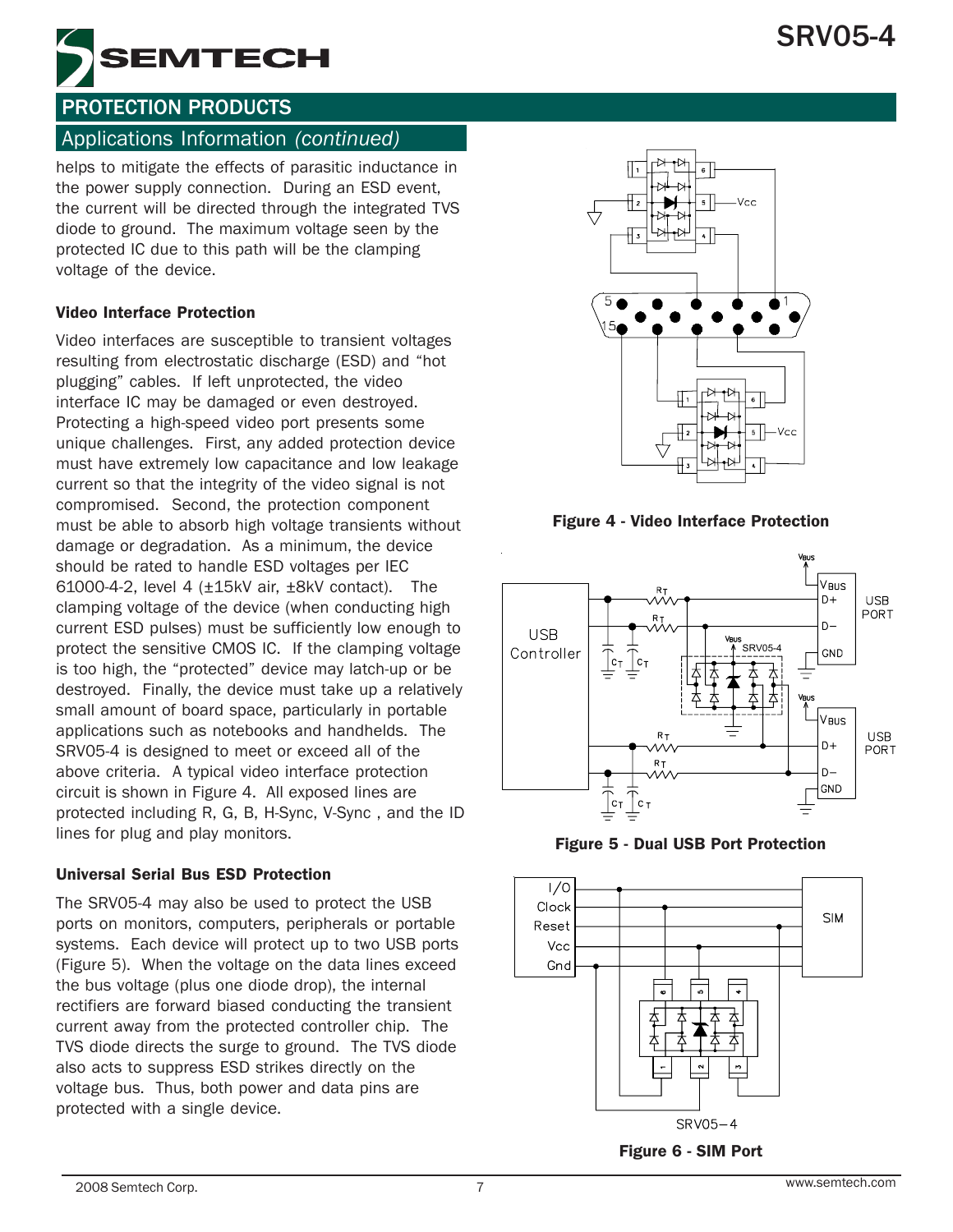

#### DVI Protection

The small geometry of a typical digital-visual interface (DVI) graphic chip will make it more susceptible to electrostatic discharges (ESD) and cable discharge events (CDE). Transient protection of a DVI port can be challenging. Digital-visual interfaces can often transmit and receive at a rate equal to or above 1Gbps. The high-speed data transmission requires the protection device to have low capacitance to maintain signal integrity and low clamping voltage to reduce stress on the protected IC. The SRV05-4 has a low typical insertion loss of <0.4dB at 1GHz (I/O to ground) to ensure signal integrity and can protect the DVI interface to the 8kV contact and 15kV air ESD per IEC 61000-4-2 and CDE.

Figure 7 shows how to design the SRV05-4 into the DVI circuit on a flat panel display and a PC graphic card. The SRV05-4 is configured to provide common mode and differential mode protection. The internal TVS of the SRV05-4 acts as a 5 volt reference. The power pin of the DVI circuit does not come out through the connector and is not subjected to external ESD pulse; therefore, pin 5 should be left unconnected. Connecting pin 5 to Vcc of the DVI circuit may result in damage to the chip from ESD current.

#### 10/100 ETHERNET PROTECTION

Ethernet ICs are vulnerable to damage from electrostatic discharge (ESD). The internal protection in the PHY chip, if any, often is not enough due to the high energy of the discharges specified by IEC 61000-4-2. If the discharge is catastrophic, it will destroy the protected IC. If it is less severe, it will cause latent failures that are very difficult to find.

10/100 Ethernet operates at 125MHz clock over a twisted pair interface. In a typical system, the twistedpair interface for each port consists of two differential signal pairs: one for the transmitter and one for the receiver, with the transmitter input being the most sensitive to damage. The fatal discharge occurs differentially across the transmit or receive line pair and is capacitively coupled through the transformer to the Ethernet chip. Figure 8 shows how to design the SRV05-4 on the line side of a 10/100 ethernet port to provide differential mode protection. The common mode isolation of the transformer will provide common mode protection to the rating of the transformer isolation which is usually >1.5kV. If more common mode protection is needed, figure 9 shows how to design the SRV05-4 on the IC side of the 10/100



Figure 7 - Digital Video Interface (DVI) Protection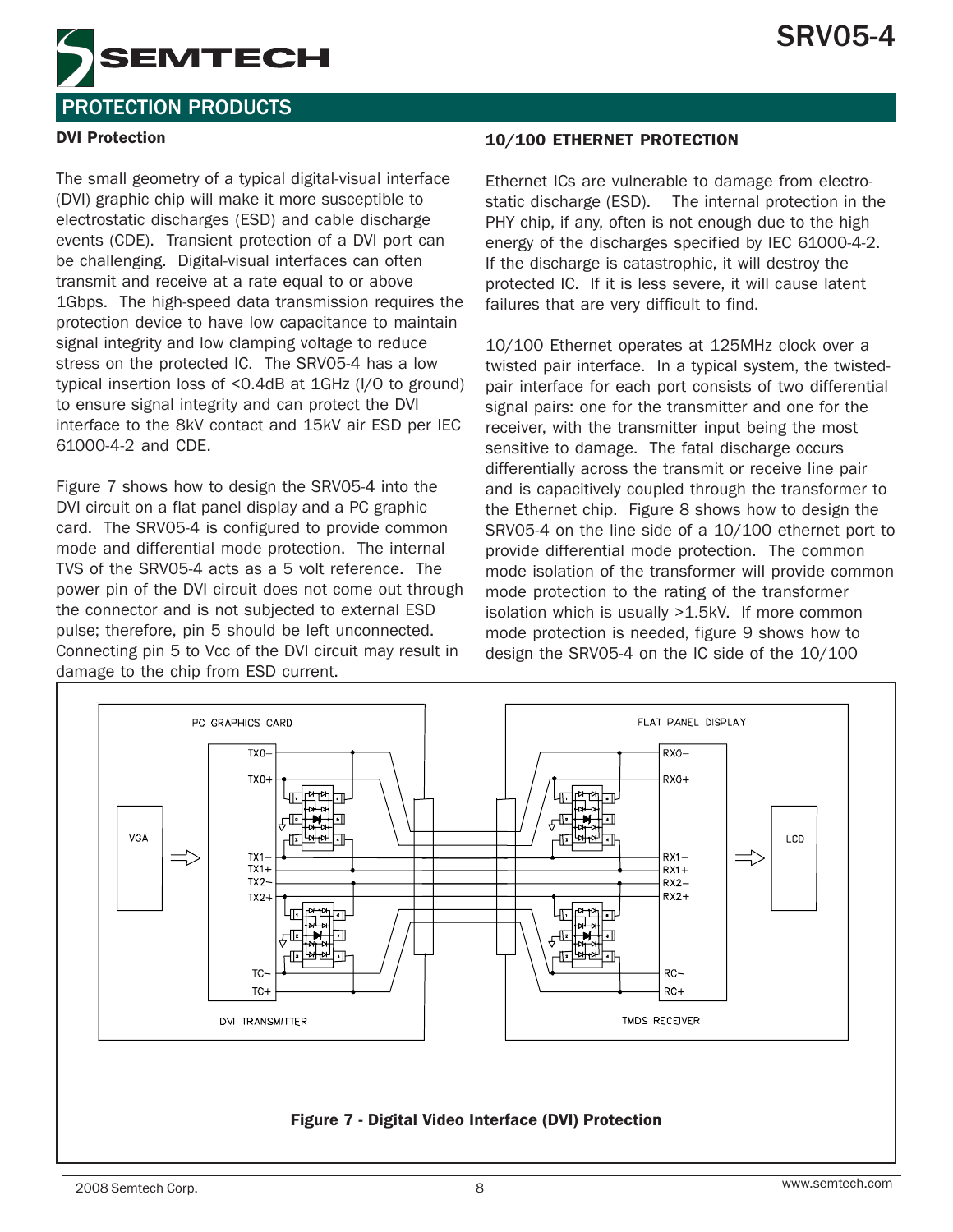# SRV05-4





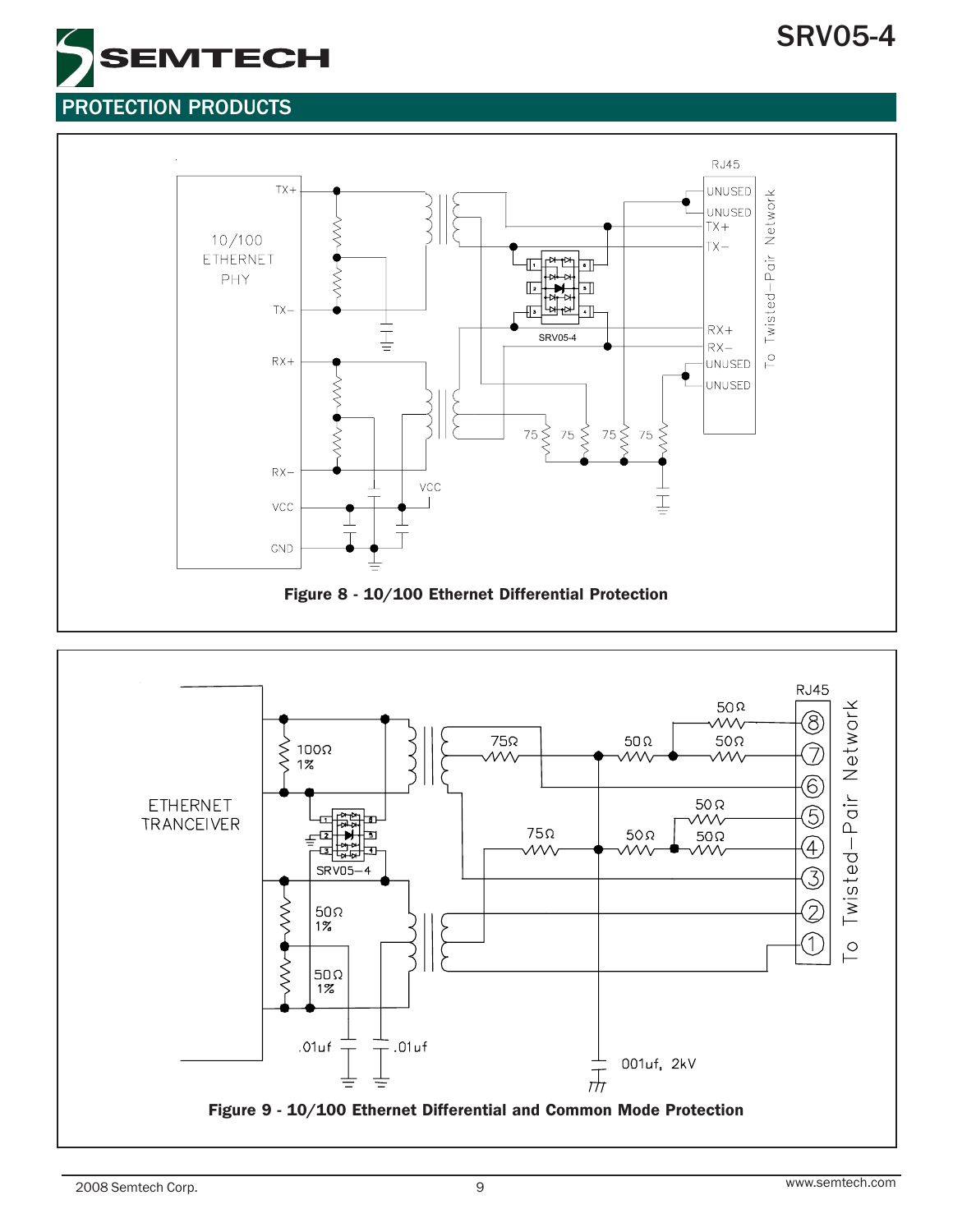

#### 10/100 ETHERNET PROTECTION CONT'

Ethernet circuit to provide differential and common mode protection. The SRV05-4 can not be grounded on the line side because the hi-pot test requires the line side not to be grounded.

SRV05-4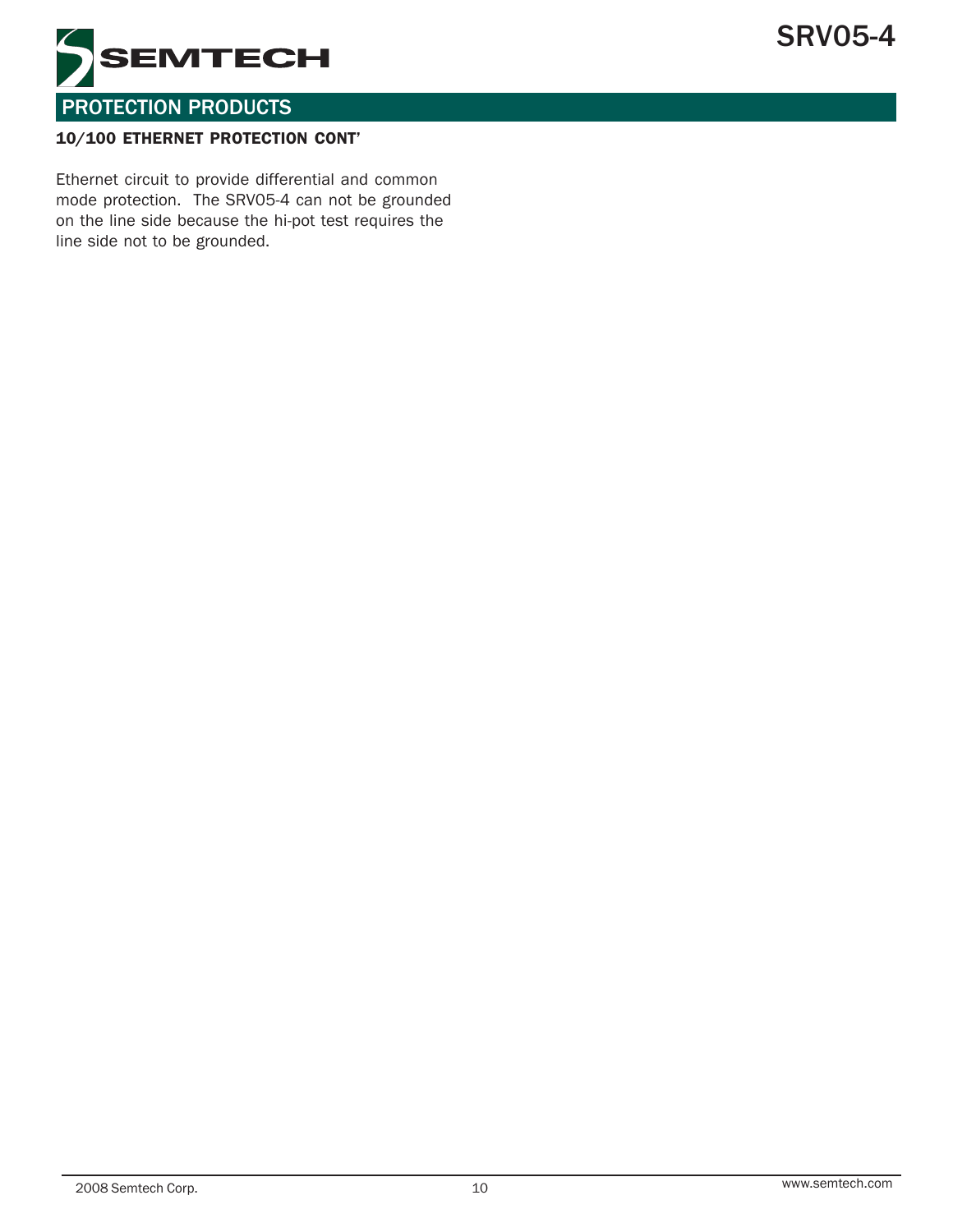

Applications Information - SPICE Model



| <b>SRV05-4 Spice Parameters</b> |             |           |                       |                 |  |  |  |
|---------------------------------|-------------|-----------|-----------------------|-----------------|--|--|--|
| <b>Parameter</b>                | <b>Unit</b> | D1 (LCRD) | D <sub>2</sub> (LCRD) | <b>D3 (TVS)</b> |  |  |  |
| IS.                             | Amp         | 10E-14    | 10E-14                | 10E-14          |  |  |  |
| BV                              | Volt        | 180       | 20                    | 8.59            |  |  |  |
| VJ<br>Volt                      |             | 0.62      | 0.59                  | 0.6             |  |  |  |
| <b>RS</b>                       | Ohm         | 0.31      | 0.37                  | 0.500           |  |  |  |
| <b>IBV</b>                      | Amp         | $1E-3$    | $1E-3$                | $1E-3$          |  |  |  |
| <b>CJO</b>                      | Farad       | 3E-12     | 1E-12                 | 360E-12         |  |  |  |
| ΤT                              | sec         | 2.541E-9  | 2.541E-9              | 2.541E-9        |  |  |  |
| M                               |             | 0.01      | 0.01                  | 0.334           |  |  |  |
| N                               |             | 1.1       | 1.1                   | 1.1             |  |  |  |
| EG                              | eV          | 1.11      | 1.11                  | 1.11            |  |  |  |

SRV05-4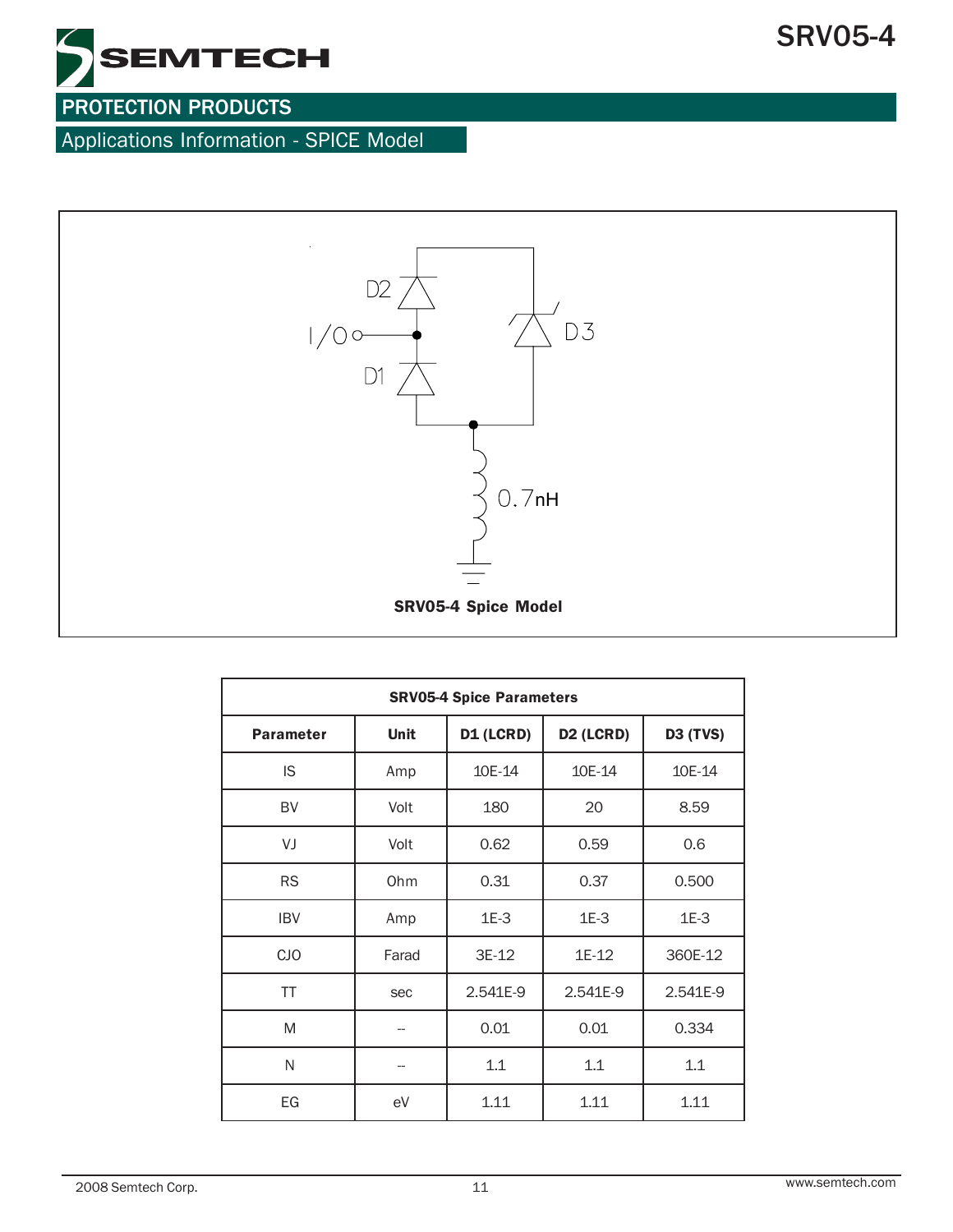

#### Outline Drawing -SOT23 6L



## Land Pattern -SOT23 6L